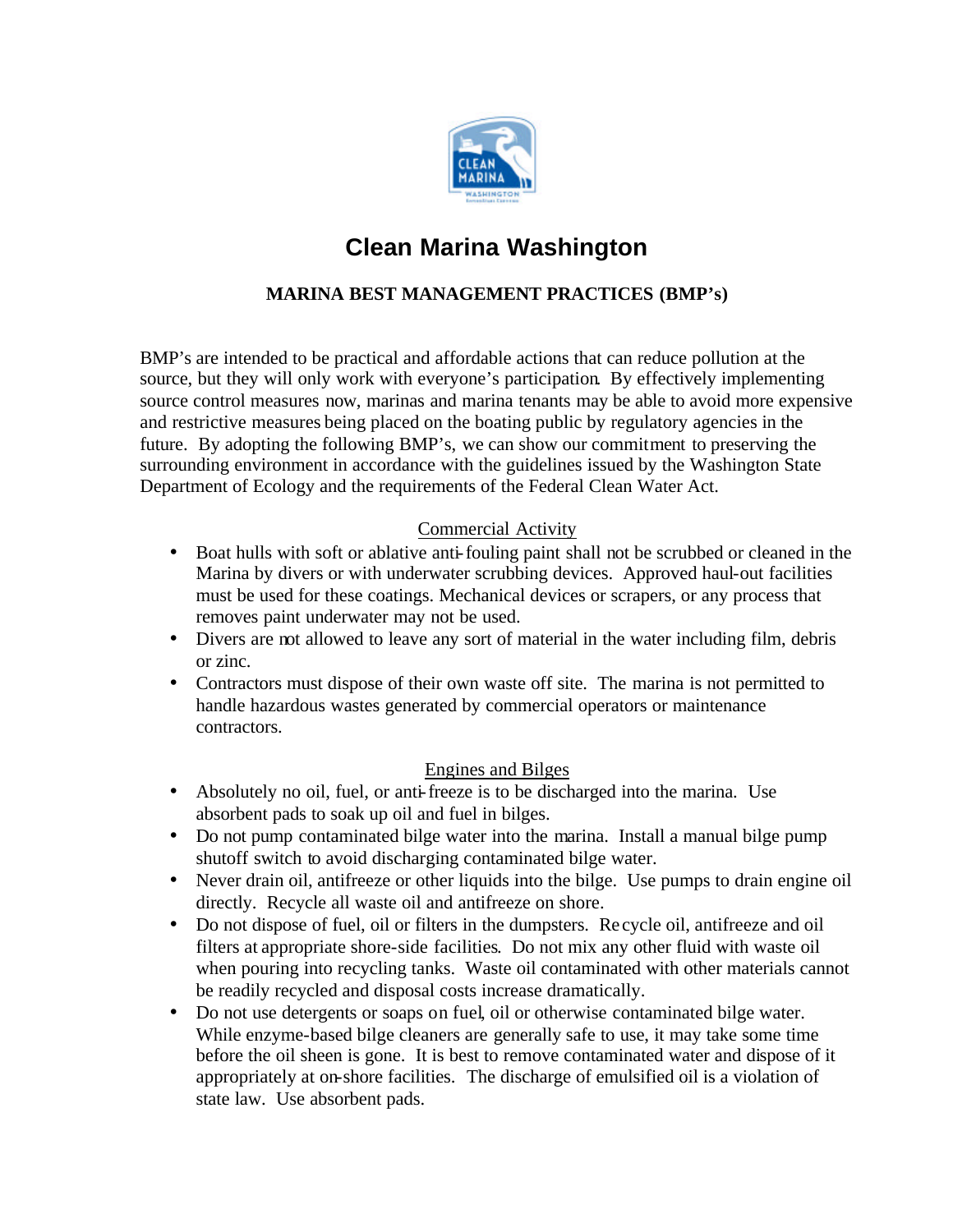• In Washington State, boats that are over 26' in length are required to display an "oil" Discharge is Prohibited" placard near the bilge pump switch (placards are available at most marine supply stores). Fines for discharging oil from a bilge can amount to as much as \$20,000 per day per violation.

## Boat Fueling

- Report oil and fuel spills immediately to Washington State's hotline at 1(800) OILS-911 and the National Response Center 1-800-424-8802. If you cause a spill, stop it at the source and start to clean it up immediately. Do not pour liquid detergent onto the spill; this is illegal, makes recovery impossible and makes the spill worse under the surface.
- Do not "top-off" or overfill tanks. Know your fuel tank capacity and don't wait for fuel to spill out of the overflow vent to indicate full. Place a bucket or an absorbent pad at the fuel vent in case of accidental overflow. Special No-Spill containers are available at marine supply stores for this purpose. Remember warm weather and direct sunlight can cause expansion and a fuel vent spill even after fueling is completed. In-line fuel/air separators and indicator whistles can be installed to reduce fuel vent spills.
- Do not hose down accidental fuel spills. Do not use detergents or soaps to clean up fuel and oil spills. Use absorbent pads when feasible.

## Sewage and Gray Water

- Do not discharge sewage directly overboard. Discharge within three (3) miles of land is illegal and subject to fines up to \$2,000.
- Y-valves must be safety wired to ensure sewage flows into holding tank only.
- Store sewage in holding tanks and dispose of properly at a pump-out station or use a pump-out service.
- Even treated sewage is a threat to the shallow water environments. Do not discharge treated sewage (including Coast Guard approved MSD's) while in the marina.
- Minimize detergent usage and oily food waste in on-board sinks and showers. Scrape off table scraps and dispose of in the trash. Use shore side facilities whenever possible.

## Vessel Cleaning

- Scrub and rinse your boat often. A quick rinse after each outing reduces the need to scrub the top-side with harsh cleaners.
- If cleaners are used, no visible suds or discoloration of the water are permitted. Spot clean or use small amounts of phosphate-free and biodegradable soaps only when necessary. Otherwise, use alternatives such as baking soda or vinegar as all-purpose cleaners. Remember there is no legal discharge of any cleaner to our waters.

## Surface Preparation and Refinishing

- Painting and refinishing of boats (when in the water) is limited to minor touch ups. All work must be contained. Major work involving more than 25% of the boats above water surface areas must occur on land at a permitted boatyard. Schedule cosmetic work during annual haul-outs.
- Tarps must be used to capture all dust, drips, and debris. Any discharge to marina waters is a violation of state and federal law. Airborne particles may damage adjacent